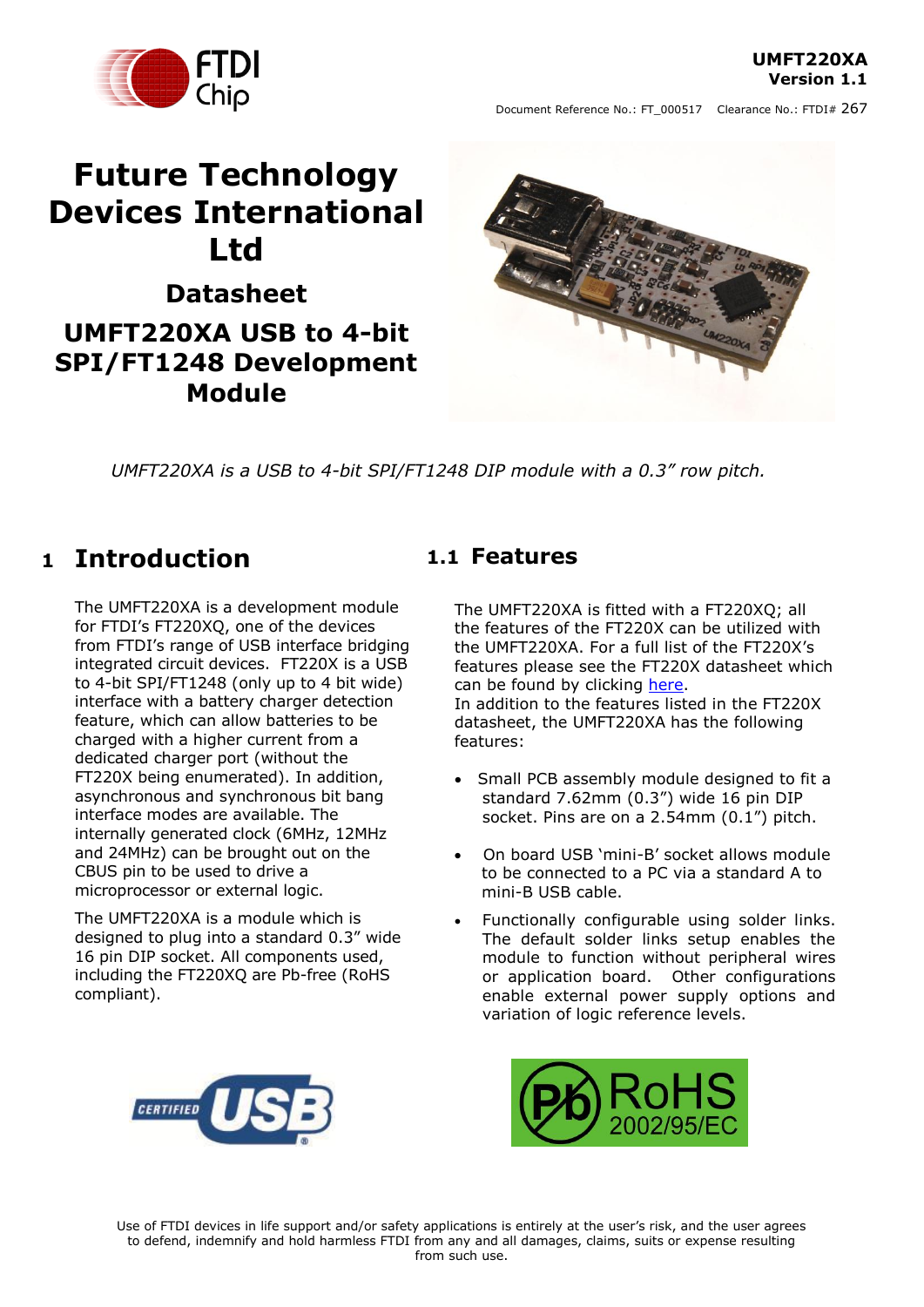

### **Table of Contents**

| 1                       |                                                        |
|-------------------------|--------------------------------------------------------|
| 1.1                     |                                                        |
| $\overline{\mathbf{2}}$ |                                                        |
| 3                       |                                                        |
| 4                       |                                                        |
| 4.1                     |                                                        |
| 4.2                     |                                                        |
| 4.3                     |                                                        |
| 5                       |                                                        |
| 5.1                     |                                                        |
| 5.2                     |                                                        |
| 5.3                     |                                                        |
| 5.4                     |                                                        |
| 5.5                     | USB Bus Powered with Power Switching Configuration  10 |
| 5.6                     |                                                        |
| 5.7                     |                                                        |
| 5.8                     |                                                        |
| 6                       |                                                        |
| 7                       |                                                        |
| 8                       |                                                        |
| 9                       |                                                        |
|                         |                                                        |
|                         |                                                        |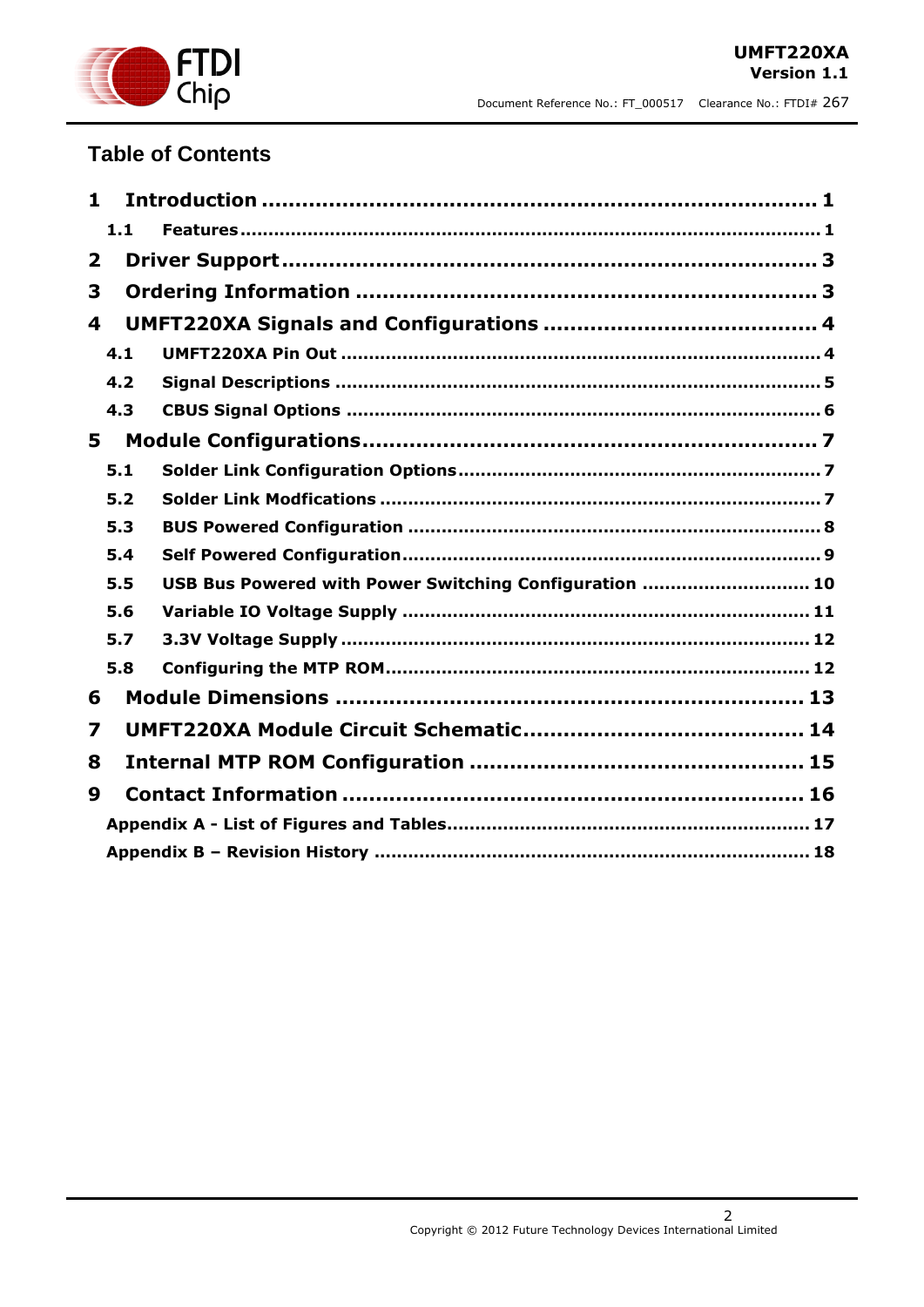

### <span id="page-2-0"></span>**2 Driver Support**

#### **Royalty-Free VIRTUAL COM PORT (VCP) DRIVERS for:**

- Windows 7 32,64-bit
- Windows Vista
- Windows XP 32,64-bit
- Windows XP Embedded
- $\bullet$  Windows CE.NET 4.2, 5.0 and 6.0
- MAC OS OS-X
- Linux 3.0 and greater

#### Android

#### **Royalty-Free D2XX Direct Drivers (USB Drivers + DLL S/W Interface):**

- Windows 7 32,64-bit
- Windows Vista
- Windows XP 32,64-bit
- Windows XP Embedded
- Windows CE.NET 4.2, 5.0 and 6.0
- MAC OS OS-X
- Linux 3.0 and greater
- Android

The drivers listed above are all available to download for free from [www.ftdichip.com.](http://www.ftdichip.com/) Various 3rd Party Drivers are also available for various other operating systems - visit [www.ftdichip.com](http://www.ftdichip.com/) for details.

# <span id="page-2-1"></span>**3 Ordering Information & TID**

| <b>Module Code</b> | <b>Utilised IC</b><br>Code | <b>TID</b> | <b>Description</b>                                                                                         |
|--------------------|----------------------------|------------|------------------------------------------------------------------------------------------------------------|
| UMFT201XA-01       | <b>FT201XO</b>             | 10006629   | USB to $I^2C$ evaluation module.                                                                           |
| UMFT220XA-01       | <b>FT220XQ</b>             | 10006630   | USB to 4-bit SPI/FT1248 evaluation module. Pin length:<br>5.6mm. Rev B silicon.                            |
| UMFT220XA-02       | <b>FT220XQ</b>             | <b>TBC</b> | USB to 4-bit SPI/FT1248 evaluation module. Pin length:<br>4.6mm, Rev C silicon, Available at a later date. |
| UMFT221XA-01       | <b>FT221XO</b>             | 10006631   | USB to 8-bit SPI/FT1248 evaluation module.                                                                 |
| UMFT230XA-01       | <b>FT230XO</b>             | 10006632   | USB to Basic UART evaluation module.                                                                       |
| UMFT231XA-01       | <b>FT231XO</b>             | 10006633   | USB to Full-Handshake UART evaluation module.                                                              |
| UMFT240XA-01       | <b>FT240XO</b>             | 10006634   | USB to 8-bit 245 FIFO evaluation module.                                                                   |

TID is the test identification code.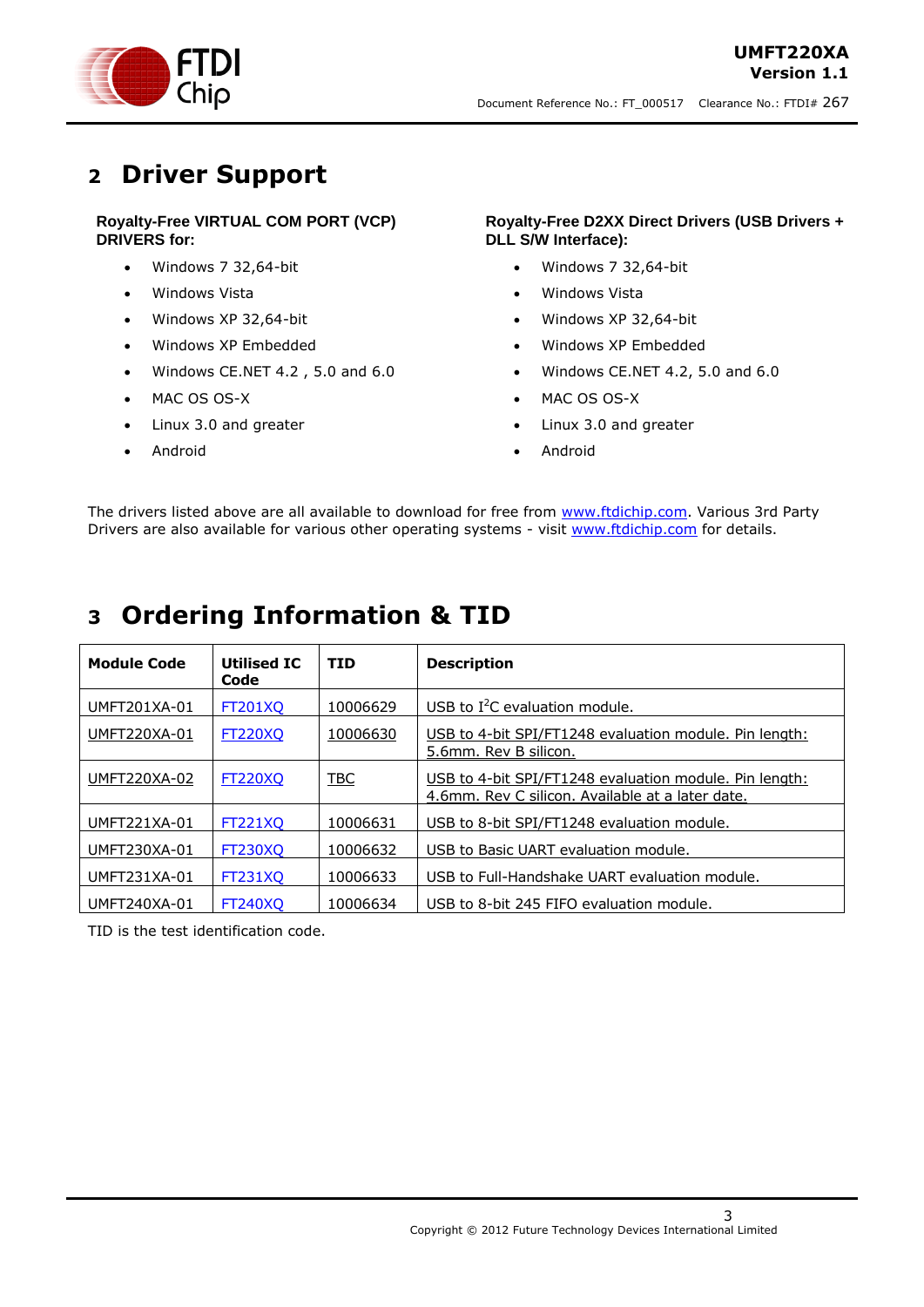

# <span id="page-3-0"></span>**4 UMFT220XA Signals and Configurations**

### <span id="page-3-1"></span>**4.1 UMFT220XA Pin Out**



<span id="page-3-2"></span>**Figure 4.1 – Module Pin Out** 

Figure 4.1 illustrates the signals available on the DIL pins. The LHS shows the pinout when the module is viewed from the bottom. The RHS shows what signals are available (on the pins below) when viewed from the top. The pins do not go completely through the PCB.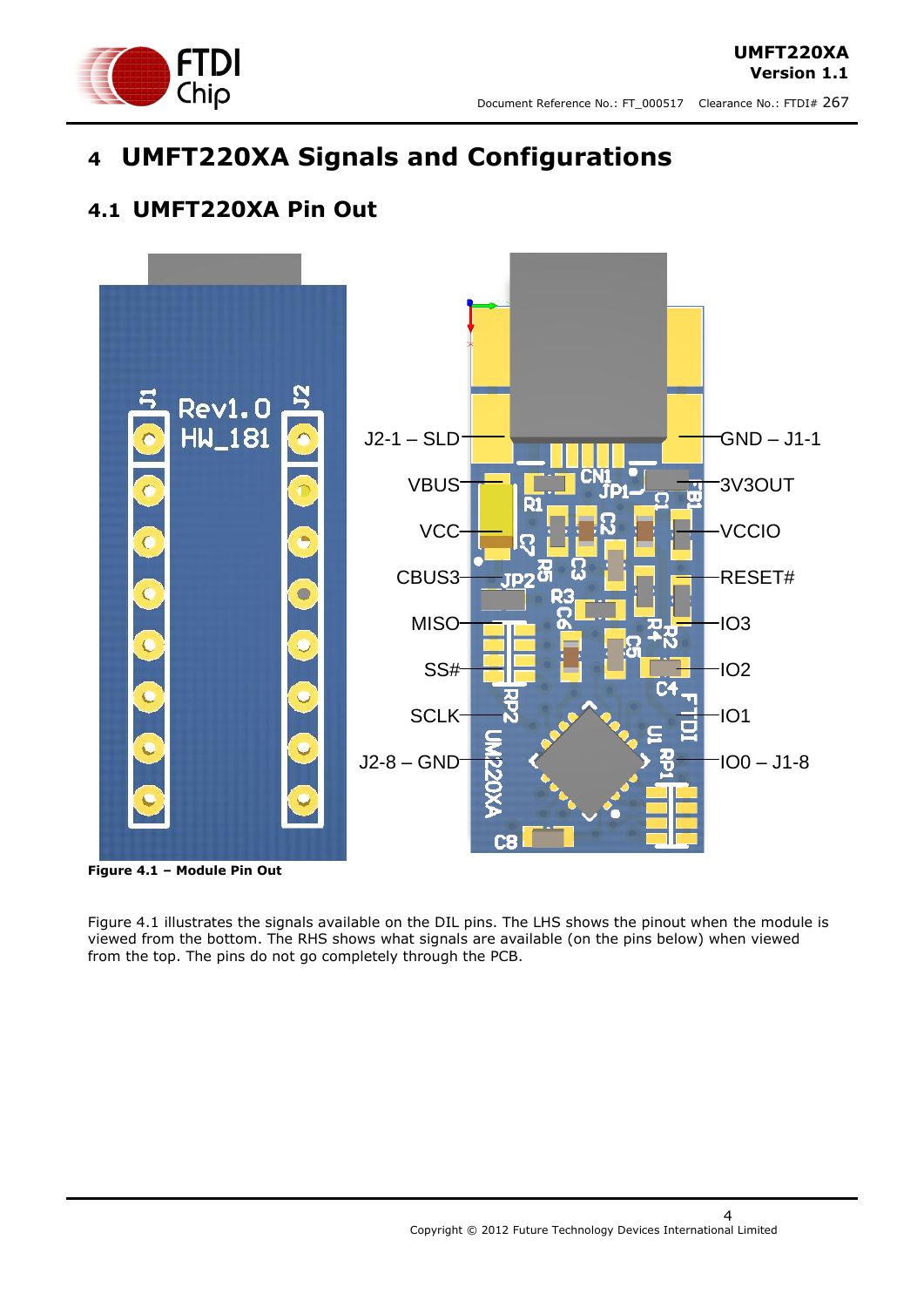

# <span id="page-4-0"></span>**4.2 Signal Descriptions**

| Pin No.           | Name            | <b>Type</b>     | Description                                                                                                                                                                                                                                                                                                                                      |
|-------------------|-----------------|-----------------|--------------------------------------------------------------------------------------------------------------------------------------------------------------------------------------------------------------------------------------------------------------------------------------------------------------------------------------------------|
| $J1-1,$<br>$J2-8$ | <b>GND</b>      | <b>PWR</b>      | Module Ground Supply Pins                                                                                                                                                                                                                                                                                                                        |
| $J1-2$            | 3V3OUT          | Power<br>Output | 3.3V output from integrated LDO regulator. This pin is decoupled with a 100nF<br>capacitor to ground on the PCB module. The prime purpose of this pin is to provide<br>the 3.3V supply that can be used internally. For power supply configuration details<br>see section 5.                                                                     |
| $J1-3$            | <b>VCCIO</b>    | Power<br>Input  | +1.8V to +3.3V supply to the UART Interface and CBUS I/O pins. For power supply<br>configuration details see section 5.                                                                                                                                                                                                                          |
| $J1 - 4$          | RESET#          | Input           | FT220X active low reset line. Configured with an on board pull-up and recommended<br>filter capacitor.                                                                                                                                                                                                                                           |
| $J1-5$            | IO <sub>3</sub> | I/O             | FT1248 Bi-Directional data bit 3                                                                                                                                                                                                                                                                                                                 |
| $J1-6$            | IO <sub>2</sub> | I/O             | FT1248 Bi-Directional data bit 2                                                                                                                                                                                                                                                                                                                 |
| $J1-7$            | IO1             | I/O             | FT1248 Bi-Directional data bit 1                                                                                                                                                                                                                                                                                                                 |
| $J1-8$            | IO <sub>0</sub> | I/O             | FT1248 Bi-Directional data bit 0                                                                                                                                                                                                                                                                                                                 |
| $J2-1$            | <b>SLD</b>      | <b>GND</b>      | USB Cable Shield. Connected to GND via a 0ohm resistor.                                                                                                                                                                                                                                                                                          |
| $J2-2$            | <b>VBUS</b>     | Power<br>Output | 5V Power output from the USB bus. For a low power USB bus powered design, up to<br>100mA can be sourced from the 5V supply and applied to the USB bus. A maximum<br>of 500mA can be sourced from the USB bus in a high power USB bus powered design.<br>Currents up to 1A can be sourced from a dedicated charger and applied to the USB<br>bus. |
| $J2-3$            | <b>VCC</b>      | Power<br>Input  | 5V power input for FT220X. For power supply configuration details see section 5.                                                                                                                                                                                                                                                                 |
| $J2-4$            | CBUS3           | I/O             | Configurable CBUS I/O Pin. Function of this pin is configured in the device internal<br>MTP ROM. See CBUS Signal Options, Table 4.2.                                                                                                                                                                                                             |
| $J2-5$            | <b>MISO</b>     | Output          | Master In Serial Out. Used to provide status information to the FT1248 interface<br>master.                                                                                                                                                                                                                                                      |
| $J2-6$            | SS#             | Input           | FT1248 Chip select input to enable the device interface. Active low logic.                                                                                                                                                                                                                                                                       |
| $J2-7$            | <b>SCLK</b>     | Input           | FT1248 Clock input from FT1248 interface master.                                                                                                                                                                                                                                                                                                 |

<span id="page-4-1"></span>**Table 4.1 – Module Pin Out Description**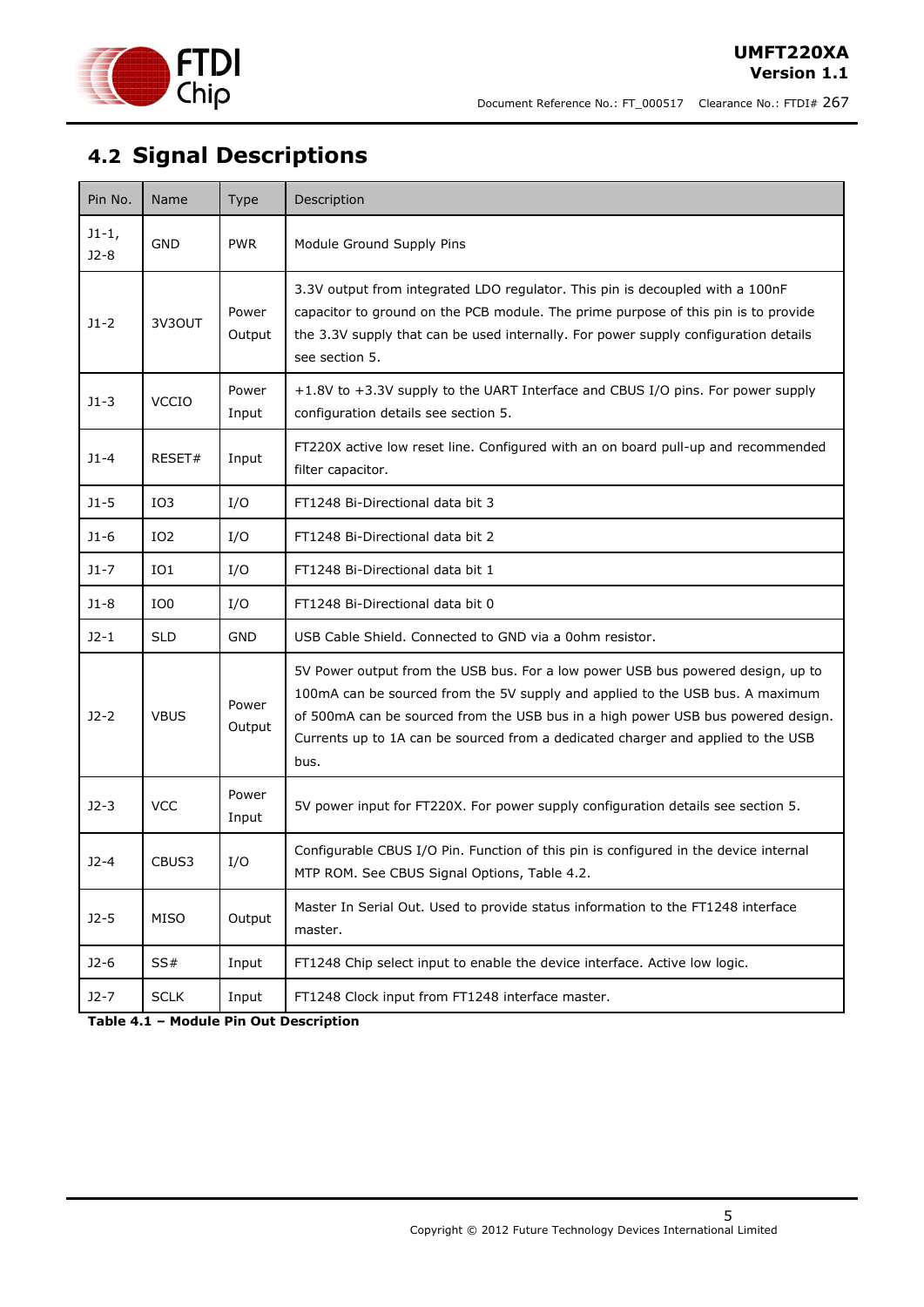

### <span id="page-5-0"></span>**4.3 CBUS Signal Options**

The following options can be configured on the CBUS I/O pins. These options are all configured in the internal MTP ROM using the utility software FT\_PROG, which can be downloaded from the [www.ftdichip.com.](http://www.ftdichip.com/) The default configuration is described in [Section 9.](../../../ian.dunn/My%20Documents/SharePoint%20Drafts/DS_UMFT231XA-01.doc#_Internal_EEPROM_Configuration)

| <b>CBUS Signal</b><br><b>Option</b>            | <b>Available On CBUS</b><br>Pin | <b>Description</b>                                                                                                                                                                                                                                                                                                                                                                                                                        |
|------------------------------------------------|---------------------------------|-------------------------------------------------------------------------------------------------------------------------------------------------------------------------------------------------------------------------------------------------------------------------------------------------------------------------------------------------------------------------------------------------------------------------------------------|
| Tristate                                       | CBUS3                           | IO Pad is tristated                                                                                                                                                                                                                                                                                                                                                                                                                       |
| DRIVE 1                                        | CBUS3                           | Output a constant 1                                                                                                                                                                                                                                                                                                                                                                                                                       |
| DRIVE_0                                        | CBUS3                           | Output a constant 0                                                                                                                                                                                                                                                                                                                                                                                                                       |
| PWREN#                                         | CBUS3                           | Output is low after the device has been configured by USB, then high<br>during USB suspend mode. This output can be used to control power to<br>external logic P-Channel logic level MOSFET switch.<br>NOTE: This function is driven by an open-drain to ground with no<br>internal pull-up, this is specially designed to aid battery charging<br>applications. UMFT220XA connects an on-board 47K pull-up to all CBUS<br>and DBUS pins. |
| TXLED#                                         | CBUS3                           | Transmit data LED drive - open drain pulses low when transmitting<br>data via USB.                                                                                                                                                                                                                                                                                                                                                        |
| RXLED#                                         | CBUS3                           | Receive data LED drive - open drain pulses low when receiving data via<br>USB.                                                                                                                                                                                                                                                                                                                                                            |
| TX&RXLED#                                      | CBUS3                           | LED drive - open drain pulses low when transmitting or receiving data<br>via USB.                                                                                                                                                                                                                                                                                                                                                         |
| SLEEP#                                         | CBUS3                           | Goes low during USB suspend mode. Typically used to power down an<br>external logic to RS232 level converter IC in USB to RS232 converter<br>designs. Cancel SLEEP# option for when connected to a dedicated<br>charger port, this can be selected when configuring the MTP ROM.<br>When this option is enabled SLEEP# is driven high when FT220X is<br>connected to a Dedicated Charger Port.                                            |
| CLK24MHz                                       | CBUS3                           | 24 MHz Clock output.**                                                                                                                                                                                                                                                                                                                                                                                                                    |
| CLK12MHz                                       | CBUS3                           | 12 MHz Clock output.**                                                                                                                                                                                                                                                                                                                                                                                                                    |
| CLK6MHz                                        | CBUS3                           | 6 MHz Clock output.**                                                                                                                                                                                                                                                                                                                                                                                                                     |
| GPIO                                           | CBUS3                           | CBUS bit bang mode option. Allows up to 4 of the CBUS pins to be used<br>as general purpose I/O. Configured individually for CBUS0, CBUS1,<br>CBUS2 and CBUS3 in the internal MTP ROM. A separate application<br>note, <b>AN232R-01</b> , available from <b>FTDI</b> website (www.ftdichip.com)<br>describes in more detail how to use CBUS bit bang mode.                                                                                |
| <b>BCD</b> Charger                             | CBUS3                           | Battery Charge Detect indicates when the device is connected to a<br>dedicated battery charger host. Active high output. NOTE: Requires a<br>10K pull-down to remove power up toggling.                                                                                                                                                                                                                                                   |
| BCD_Charger#                                   | CBUS3                           | Active low BCD Charger, driven by an open drain to ground with no<br>internal pull-up (4.7K on board pull-up present).                                                                                                                                                                                                                                                                                                                    |
| BitBang_WR#                                    | CBUS3                           | Synchronous and asynchronous bit bang mode WR# strobe output.                                                                                                                                                                                                                                                                                                                                                                             |
| BitBang_RD#                                    | CBUS3                           | Synchronous and asynchronous bit bang mode RD# strobe output.                                                                                                                                                                                                                                                                                                                                                                             |
| VBUS_Sense                                     | CBUS3                           | Input to detect when VBUS is present.                                                                                                                                                                                                                                                                                                                                                                                                     |
| Time_Stamp                                     | CBUS3                           | Toggle signal which changes state each time a USB SOF is received                                                                                                                                                                                                                                                                                                                                                                         |
| Keep_Awake#<br>Table 4.2 - CBUS Signal Options | CBUS3                           | Active Low input, prevents the chip from going into suspend.                                                                                                                                                                                                                                                                                                                                                                              |

<span id="page-5-1"></span>\*\*When in USB suspend mode the outputs clocks are also suspended.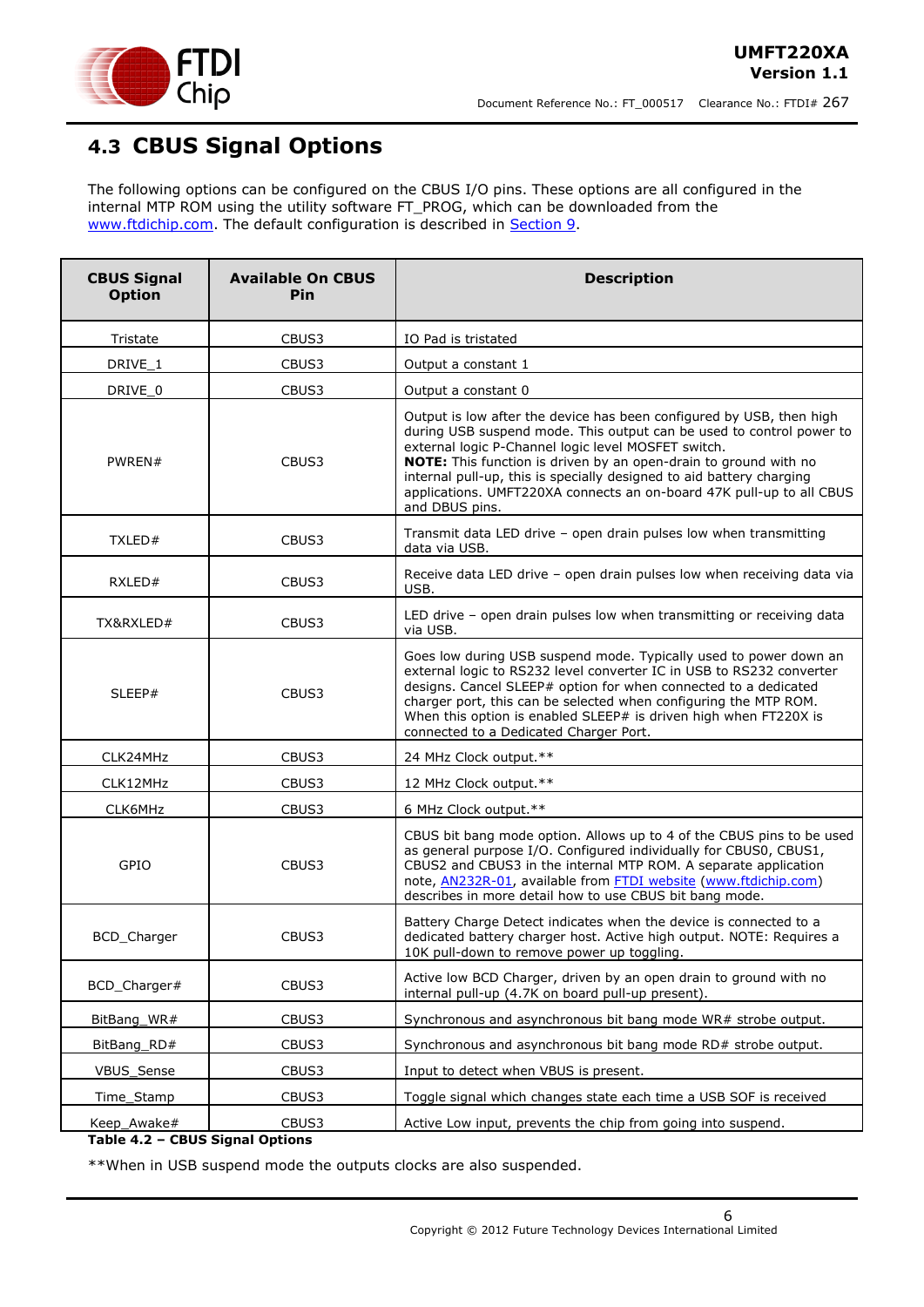

# <span id="page-6-0"></span>**5 Module Configurations**

# <span id="page-6-1"></span>**5.1 Solder Link Configuration Options**

| Solder<br>Link No. | Setting | <b>Status</b>   | Description                                                                                                                                                                                                                                                                                                         |
|--------------------|---------|-----------------|---------------------------------------------------------------------------------------------------------------------------------------------------------------------------------------------------------------------------------------------------------------------------------------------------------------------|
| JP1                | Shorted | Default         | Connects internal 3.3V regulator to VCCIO. This restricts signal drive to only 3.3V<br>level signals.                                                                                                                                                                                                               |
| JPI                | Opened  | Non-<br>Default | Disconnects internal 3.3V regulator connection to VCCIO. This mode allows for the<br>supply of 1.8V-3.3V power from an external power supply, thus allows the<br>processing of signals with logic levels between 1.8V and 3.3V. VCCIO can be<br>adjusted to match the interface requirements of external circuitry. |

<span id="page-6-3"></span>**Table 5.1 – Solder Links JP1 Pin Description**

| Solder<br>Link No. | Setting | <b>Status</b>   | Description                                                                                                                           |
|--------------------|---------|-----------------|---------------------------------------------------------------------------------------------------------------------------------------|
| JP2                | Shorted | Default         | Connects VBUS to VCC. This mode is known as "Bus Powered" mode.                                                                       |
| JP2                | Opened  | Non-<br>Default | Disconnects VBUS to VCC. This allows the supply of power from an external power<br>supply. This mode is known as "Self-Powered" mode. |

<span id="page-6-4"></span>**Table 5.2 – Solder Links JP2 Pin Description**

**Note:** There should never be more than one power output supplied to the same net. Failure to properly remove solder from JP1 and JP2 can cause a direct short between two different power supplies (when a self-powered set-up is applied and the USB bus is connected) resulting in damage to the UMFT220XA module and the target circuit.

### <span id="page-6-2"></span>**5.2 Solder Link Modfications**

The UMFT220XA has two solder links fixed to the top side of the PCB. These solder link can be adjusted by removing the solder linking the two PADs to produce an open or by placing a solder blob to produce a short.

By default the UMFT220XA has both solder links shorting their pads. To allow for enhanced flexibility of this module remove both solder links and wire the header pins according to the power setup required.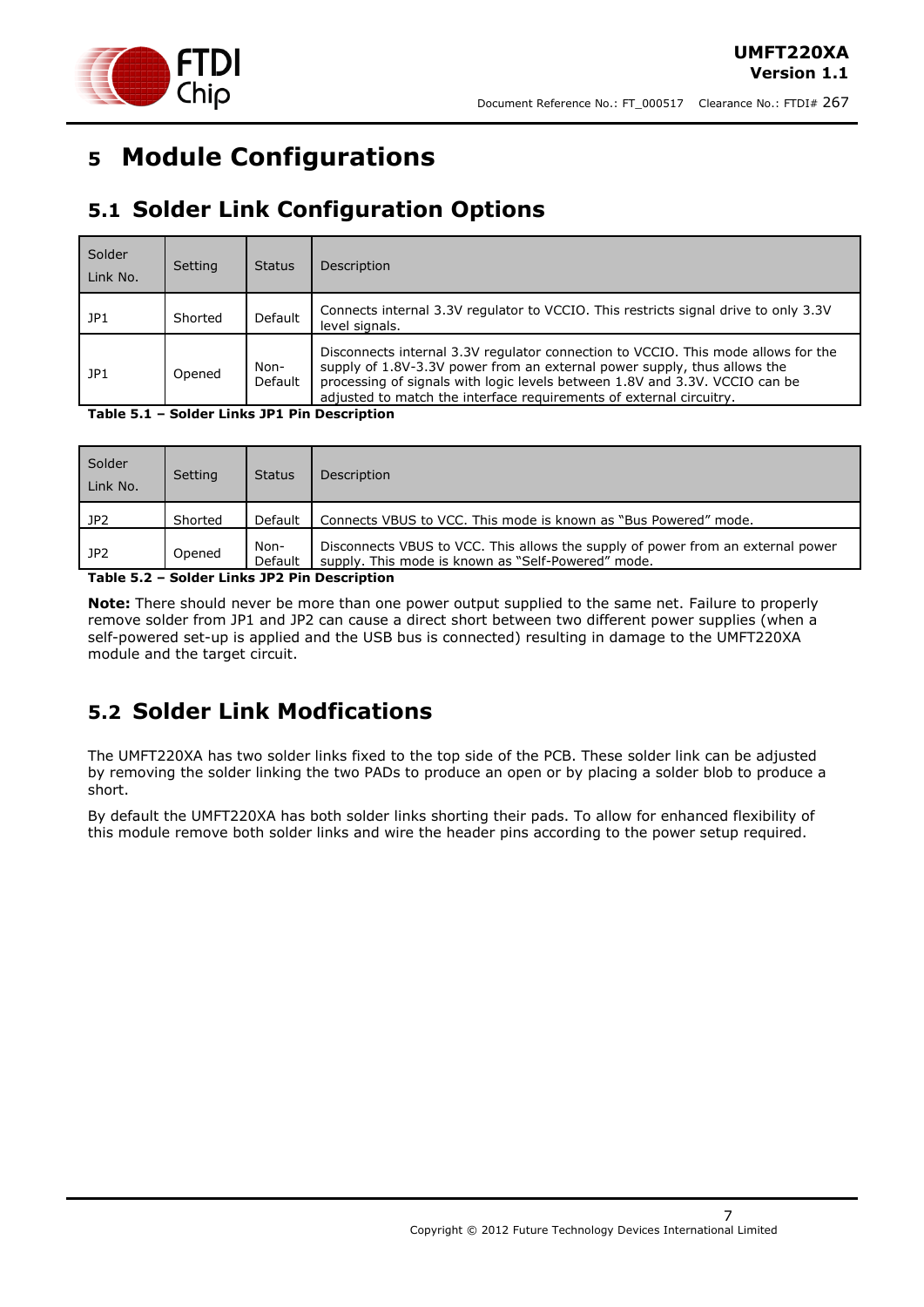

### <span id="page-7-0"></span>**5.3 BUS Powered Configuration**



#### <span id="page-7-1"></span>**Figure 5.1 – Bus Powered Configuration**

A bus powered configuration draws its power from the USB host/hub. The UMFT220XA is configured by default to be in bus powered mode.

[Figure 5.1](#page-7-1) illustrates the UMFT220XA module in a typical USB bus powered design configuration. By default solder bridge connections link VCCIO to 3V3OUT, and VCC to VBUS. . (Note that Figure 5.1 is for illustration only and that the pins do not actually go all the way through the PCB)

For a bus power configuration power is supplied from the USB VBUS:

+5V VBUS power is sourced from the USB bus and is connected to the FT220X power input (VCC)

+3.3V power is sourced from the FT220X"s voltage regulator output and is connected to the FT220X IO port"s power input (VCCIO).

Interfacing the UMFT220XA module to a microcontroller (MCU), or other logic devices for bus powered configuration is done in exactly the same way as a self-powered configuration (see Section 5.3), except that it is possible for the MCU or external device to take its power supply from the USB bus (either the 5V from the USB pin, or 3.3V from the 3V3OUT pin).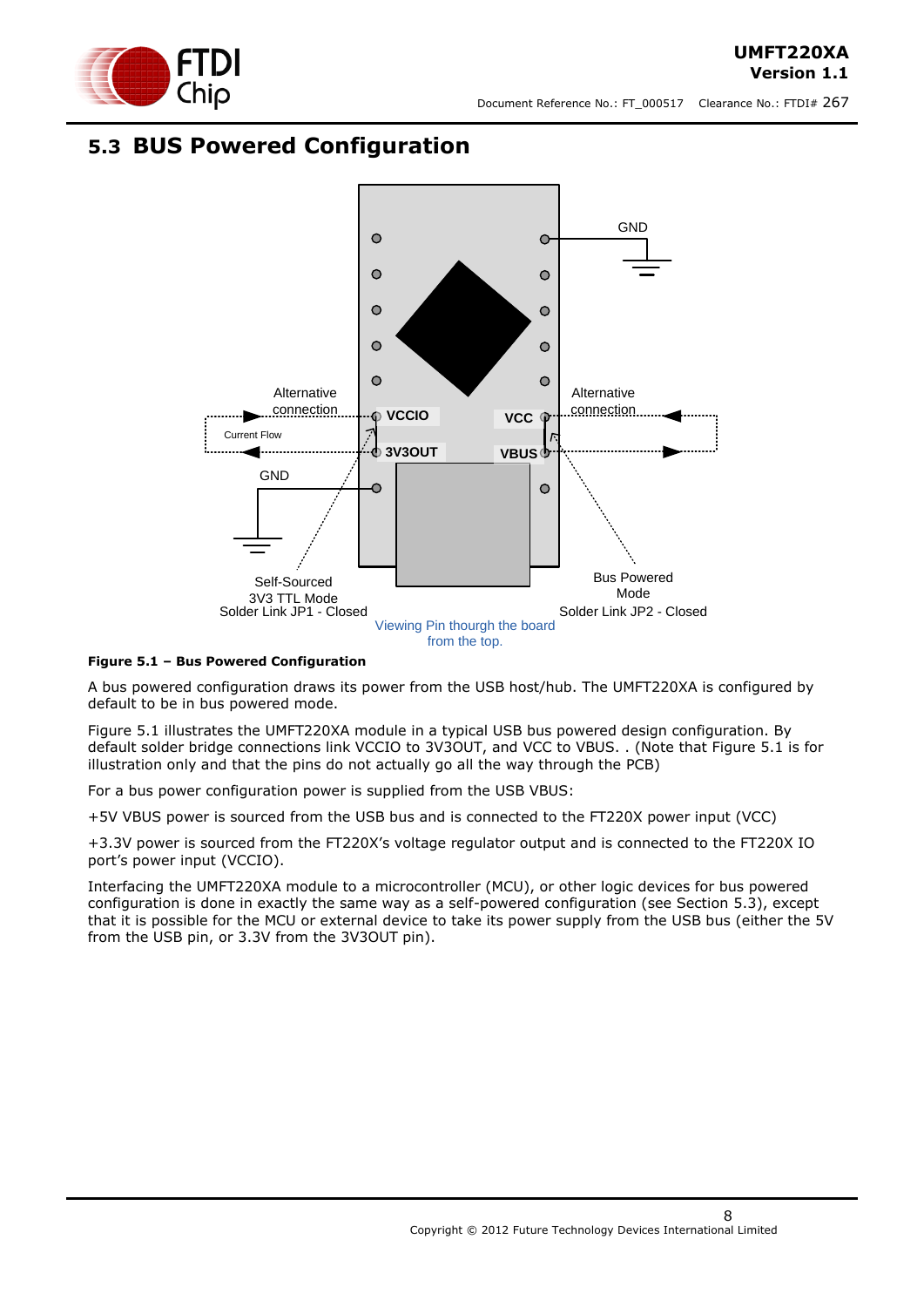

### <span id="page-8-0"></span>**5.4 Self Powered Configuration**



#### <span id="page-8-1"></span>**Figure 5.2 – Self-Powered Configuration**

A self-powered configuration operates on the principle of drawing power from an external power supply, as oppose to drawing power from the USB host. In this configuration no current is drawn from the USB bus.

[Figure 5.2](#page-8-1) illustrates the UMFT220XA in a typical USB self-powered configuration. In this case the solder links connection of JP1 is removed, which allows 5V power to be supplied to the module VCC pins from an external source. VCCIO can to be powered from 3V3OUT or the VCC of an external source. (Note that Figure 5.2 is for illustration only and that the pins do not actually go all the way through the PCB)

For a self-powered configuration it is necessary to prevent current from flowing back to the USB data lines when the connected USB host or hub has powered down. To carry out this function the UMFT220XA uses an on-board voltage divider network connected to the USB power bus and RESET# pin. This operates on the principle that when no power is supplied to the VBUS line, the FT220X will automatically be held in reset by a weak pull-down, when power is applied the voltage divider will apply a weak 3.3V pull-up. Driving a level to the RESET# pin of the UMFT220XA will override the effect of this voltage divider. When the FT220X is in reset the USB DP signal pull-up resistor connected to the data lines is disconnected and no current can flow down the USB lines.

An example of interfacing the FT220X with a Microcontroller"s FT1248 interface is also illustrated in [Figure](#page-8-1)  [5.2.](#page-8-1) This example shows the wire configuration of the transfer and handshake lines. This example also illustrates that a voltage other than 3.3V can be supplied to the FT220X"s IO port, this feature is described further and for bus powered mode in Section [5.6.](#page-10-0)

Alternatively both the FT220X"s IO port and MCU can be powered from the 3V3OUT pin; this approach is described in Section [5.5.](#page-9-0)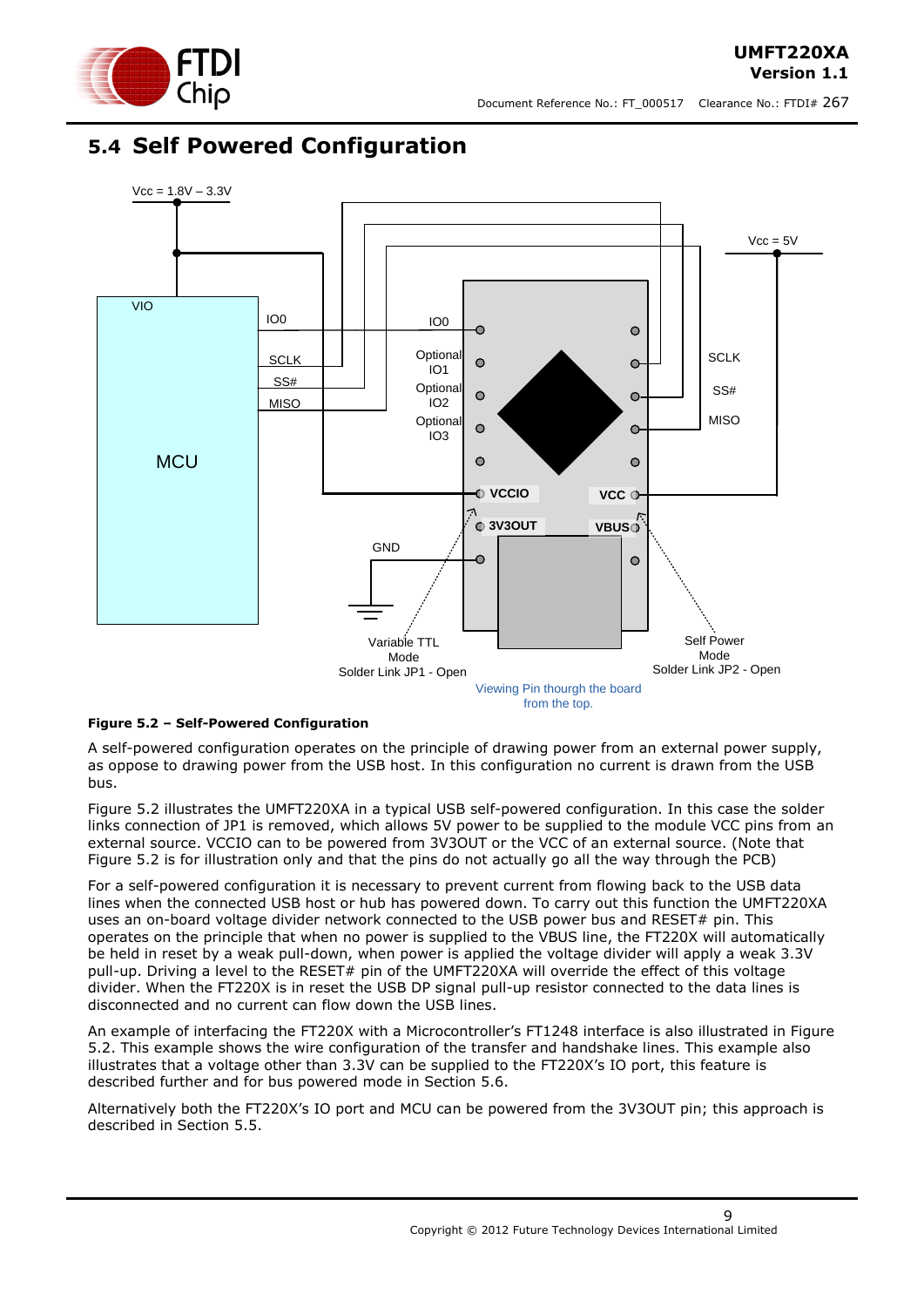



### <span id="page-9-0"></span>**5.5 USB Bus Powered with Power Switching Configuration**



#### <span id="page-9-1"></span>**Figure 5.3 – Bus Powered with Power Switching Configuration**

USB bus powered mode is introduced in Section [5.3.](#page-7-0) This section describes how to use bus-powered mode with a power switch.

USB bus powered circuits are required by USB compliance standards to consume less than 2.5mA (and less than 100mA when not enumerated and not suspended) when connected to a host or hub when in USB suspend mode. The PWREN# CBUS function can be used to remove power from external circuitry whenever the FT220X is not enumerated. (Note: It is impossible to be in suspended mode when enumerated.) (Note that Figure 5.3 is for illustration only and that the pins do not actually go all the way through the PCB)

To implement a power switch using PWREN#, configure a P-Channel Power MOSFET to have a soft start by fitting a 10K pull-up, a 1K series resistor and a 100nF cap as shown in [Figure 5.3.](#page-9-1)

Connecting the source of the P-Channel MOSFET to 3V3OUT instead of VBUS can allow external logic to source 3.3V power from the FT220X without breaking USB compliancy. In this setup it is important that the VCCIO is not sourced from the drain of this MOSFET, this is because the power used to drive the gate of this transistor is sourced from VCCIO. VCCIO should be connected directly to 3V3OUT for this setup to function effectively. It is also important that the external logic must and IO core of the FT220X must not draw more that 50mA, this is because the current limit of the internal 3.3V regulator is 50mA.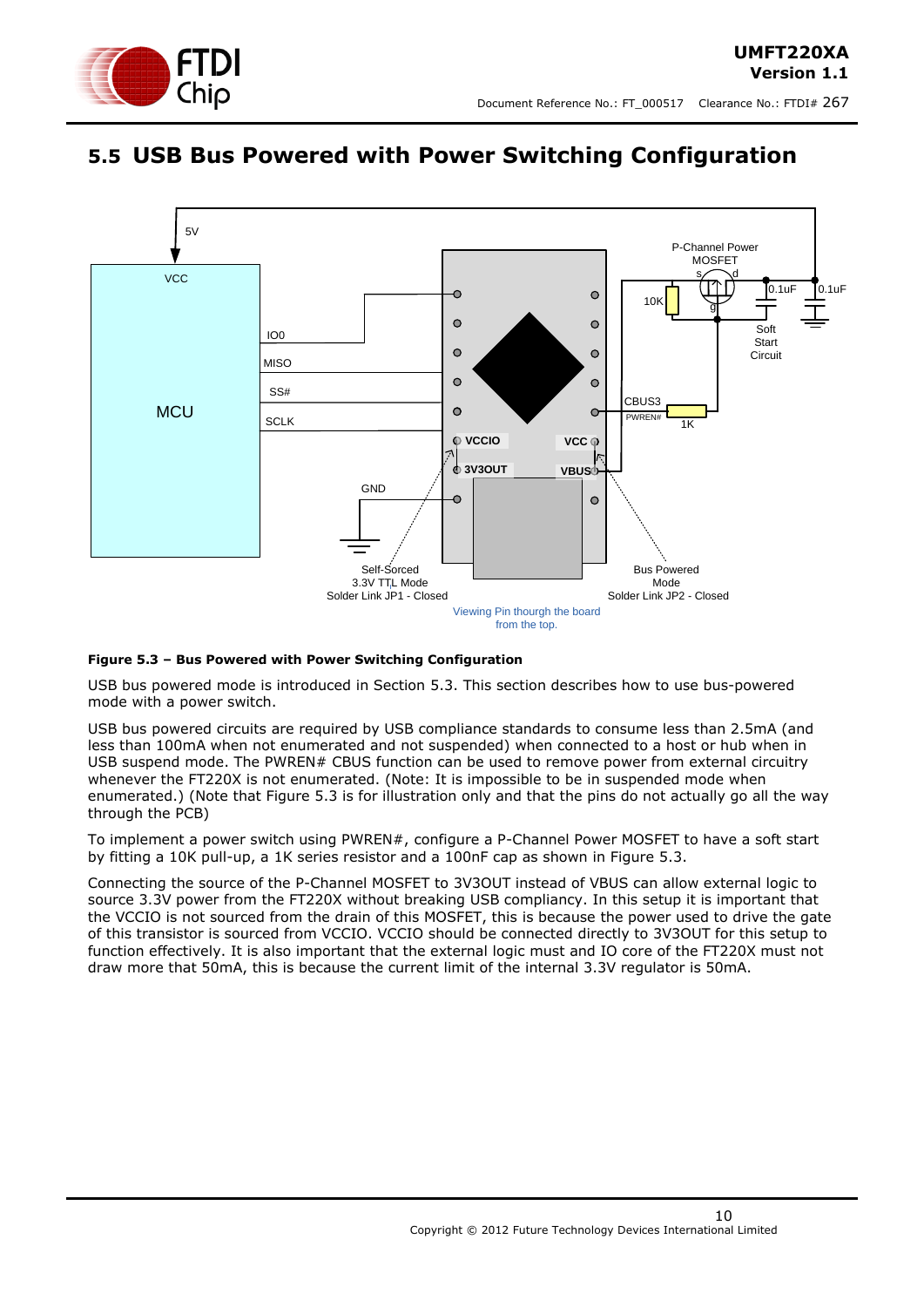

**UMFT220XA Version 1.1**

### <span id="page-10-0"></span>**5.6 Variable IO Voltage Supply**



from the top.

#### <span id="page-10-1"></span>**Figure 5.4 – USB Bus Powered 3.3V Logic Drive**

The FT220X can process signals at CMOS/TTL logic levels in the range of 1.8V to 3.3V. This section describes how to utilise this feature.

[Figure 5.4](#page-10-1) shows a configuration where the FT220X is interfaced to a device with IOs operating in the range of 1.8V - 3.3V. The IO ports of this module need to be powered with a voltage level that is equal to the level of the signals it is processing. Since the FT220X"s embedded voltage regulator only outputs 3V3 the IO ports will need to be powered from another power source when operating at voltage levels other than 3.3V.

By default, a short is present between 3V3OUT (embedded voltage regulator) and VCCIO (IO port"s power input) by solder links JP1. If an external power supply is used to power the IO ports this solder links needs to be open. This can be done by removing the solder linking the two pads of the solder links.

The configuration described in this section can be implemented in either bus-powered mode or selfpowered mode.

Note 1: The CBUS and DBUS pins are 5V tolerant; however these signals cannot drive signals at 5V TTL/CMOS. VCCIO is not 5V tolerant; applying 5V to VCCIO will damage the chip.

Note 2: If power is applied to VCCIO and no power is applied to VCC all IOs will be at an unknown state, this however will not damage the chip. The FT220X also has protective circuitry to prevent the chip being damaged by a voltage discrepancy between VCCIO and the level of the signal being processed.

Note 3: When using VCCIO less than 3V3 on a chip from FTDI's X-chip range, it is recommended to use pull up resistors (47K) to VCCIO on the data lines, all of the UMFT2xxXA-01 devices include an on-board pull-up for these lines.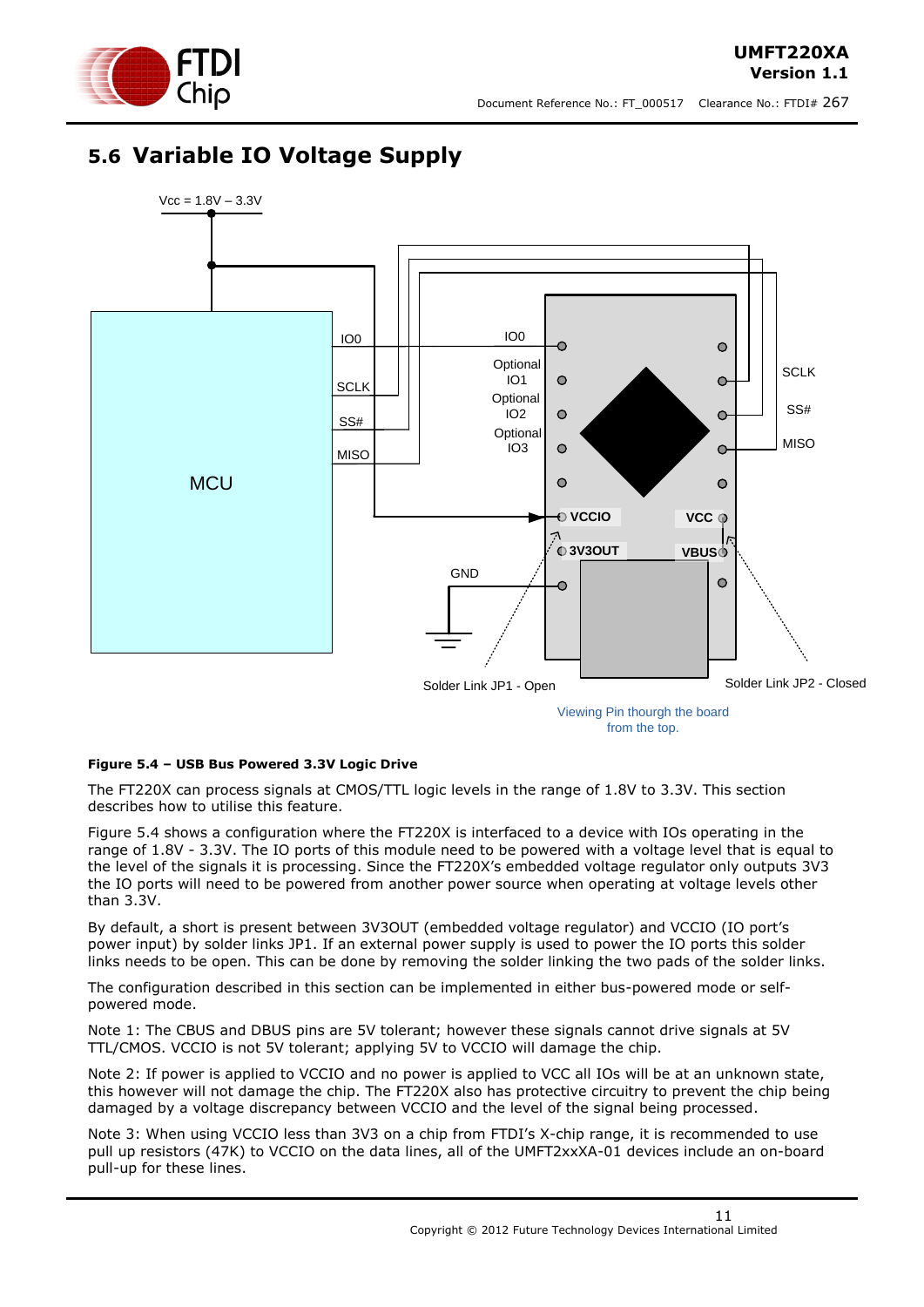

### <span id="page-11-0"></span>**5.7 3.3V Voltage Supply**



#### <span id="page-11-2"></span>**Figure 5.5 – USB Self Powered 3.3V Logic Drive**

The FT220X can be powered from a single 3.3V supply. This feature is an alternative to having the FT220X powered at 5V in standard self-powered configuration.

The 3.3V Self Powered configuration is illustrated in [Figure 5.5.](#page-11-2) Note that the 3.3V net is connected to VCC, VCCIO and 3V3OUT.

(Note that Figure 5.5 is for illustration only and that the pins do not actually go all the way through the PCB)

### <span id="page-11-1"></span>**5.8 Configuring the MTP ROM**

The FT220X contains an embedded MTP ROM. This can be used to configure the functions of each CBUS pin, the current drive on each signal pin, current limit for the USB bus and the other descriptors of the device. For details on using the MTP ROM/EEPROM programming utility FT\_PROG, please see the [FT\\_PROG User Guide.](http://www.ftdichip.com/Support/Documents/AppNotes/AN_124_User_Guide_For_FT_PROG.pdf) and the FT220X datasheet.

When programming the MTP ROM please note:

- i) One of the CBUS Pins can be configured as PWREN# in the internal MTP ROM. This can be used to switch the power supply to the external circuitry.
- ii) The Max Bus Power setting of the MTP ROM should specify the maximum current to be drawn from the USB host/hub when enumerated. For high-powered USB devices the current limit when enumerated is between 100mA and 500mA, for low-powered USB devices the current limit is 100mA.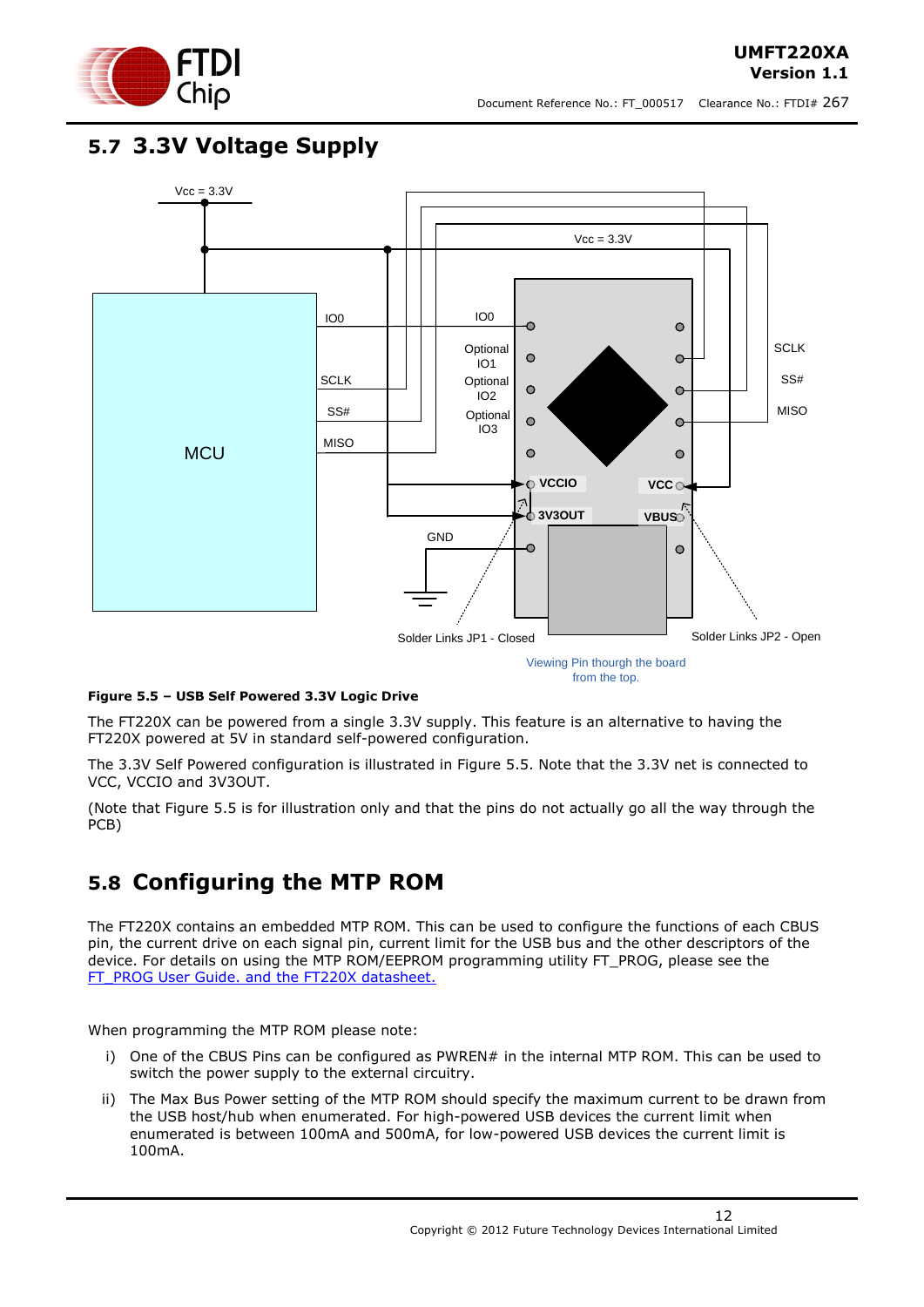

# <span id="page-12-0"></span>**6 Module Dimensions**



#### <span id="page-12-1"></span>**Figure 6.1 – UMFT220XA Module Dimensions**

All dimensions are given in millimetres.

The UMFT220XA module exclusively uses lead free components, and is fully compliant with European Union directive 2002/95/EC.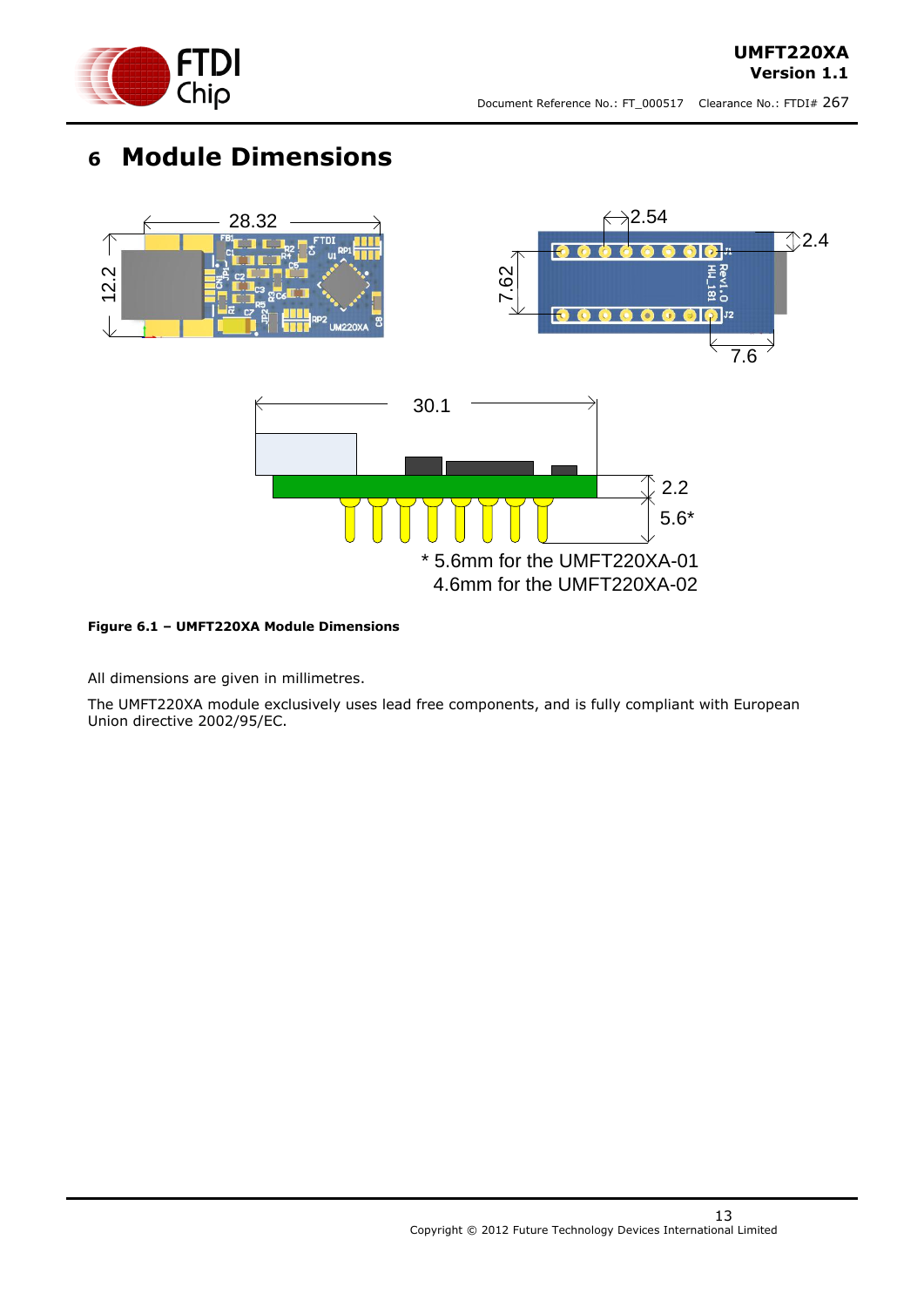

# <span id="page-13-0"></span>**7 UMFT220XA Module Circuit Schematic**



<span id="page-13-1"></span>**Figure 7.1 – Module Circuit Schematic**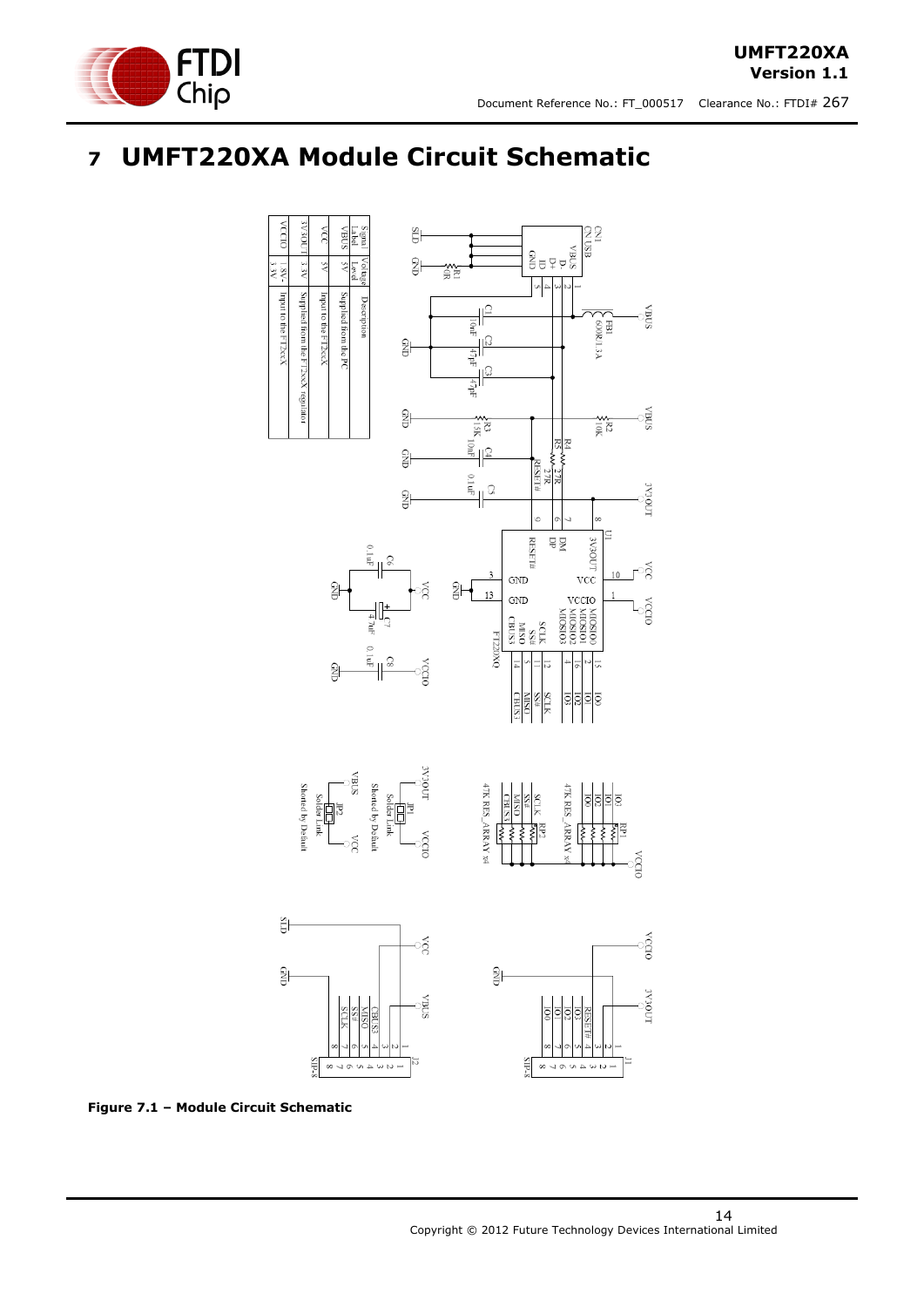

# <span id="page-14-0"></span>**8 Internal MTP ROM Configuration**

Following a power-on reset or a USB reset the FT220X will scan its internal MTP ROM and read the USB configuration descriptors stored there. The default values programmed into the internal MTP ROM in the FT220XQ used on the UMFT220XA-01 and UMFT220XA-02 are shown in Table 8.1.

| Parameter                         | Value              | <b>Notes</b>                                                                                                                                                        |
|-----------------------------------|--------------------|---------------------------------------------------------------------------------------------------------------------------------------------------------------------|
| USB Vendor ID (VID)               | 0403h              | FTDI default VID (hex)                                                                                                                                              |
| USB Product UD (PID)              | 6015h              | FTDI default PID (hex)                                                                                                                                              |
| Binary Code Decimal (BCD)         | 1000h              | FTDI default BCD (hex)                                                                                                                                              |
| Serial Number Enabled?            | Yes                |                                                                                                                                                                     |
| Serial Number                     | See Note           | A unique serial number is generated and programmed<br>into the MTP ROM during final test of the module.                                                             |
| Pull down I/O Pins in USB Suspend | Disabled           | Enabling this option will make the device pull down on the<br>FT1248 interface lines when the power is shut off<br>(PWREN# is high).                                |
| <b>Manufacturer Name</b>          | <b>FTDI</b>        |                                                                                                                                                                     |
| <b>Product Description</b>        | UMFT220XA-01       |                                                                                                                                                                     |
| Max Bus Power Current             | 90 <sub>m</sub> A  |                                                                                                                                                                     |
| Power Source                      | <b>Bus Powered</b> |                                                                                                                                                                     |
| Device Type                       | <b>FT220X</b>      |                                                                                                                                                                     |
| <b>USB Version</b>                | 0200               | Returns USB 2.0 device description to the host. Note: The<br>device is a USB 2.0 Full Speed device (12Mb/s) as<br>opposed to a USB 2.0 High Speed device (480Mb/s). |
| Remote Wake Up                    | Enabled            | Taking RI# low will wake up the USB host controller from<br>suspend.                                                                                                |
| High Current I/Os                 | Disabled           | Enables the high drive level on the I2C and CBUS I/O<br>pins.                                                                                                       |
| Load VCP Driver                   | Enabled            | Makes the device load the CVP driver interface for the<br>device.                                                                                                   |
| CBUS3                             | Tristate           |                                                                                                                                                                     |

#### <span id="page-14-1"></span>**Table 8.1 – Default Internal MTP ROM Configuration**

The internal MTP ROM in the FT220X can be programmed over USB using the utility program FT\_PROG. FT\_PROG can be downloaded from the [www.ftdichip.com.](http://www.ftdichip.com/) Users who do not have their own USB vendor ID but who would like to use a unique Product ID in their design can apply to FTDI for a free block of unique PIDs. Contact **FTDI Support** (support1@ftdichip.com) for this service, also see TN 100 and [TN\\_101.](http://www.ftdichip.com/Support/Documents/TechnicalNotes/TN_104_Guide%20to%20Debugging_Customers_Failed_Driver_%20Installation_%20on_%20Windows.pdf)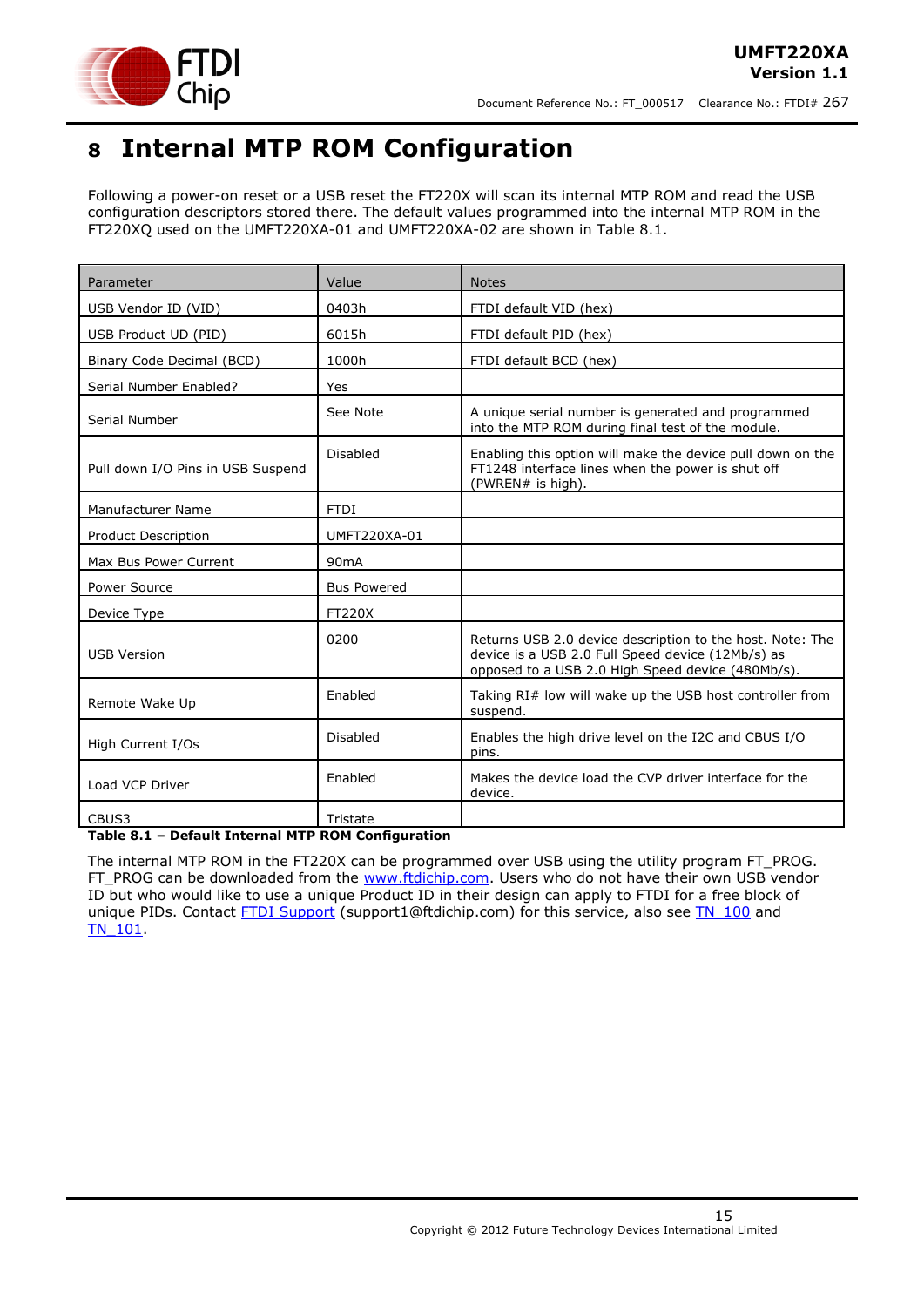

# <span id="page-15-0"></span>**9 Contact Information**

#### **Head Office – Glasgow, UK**

Future Technology Devices International Limited Unit 1, 2 Seaward Place, Centurion Business Park Glasgow G41 1HH United Kingdom Tel: +44 (0) 141 429 2777 Fax: +44 (0) 141 429 2758

E-mail (Sales) [sales1@ftdichip.com](mailto:sales1@ftdichip.com) E-mail (Support) [support1@ftdichip.com](mailto:support1@ftdichip.com) E-mail (General Enquiries) [admin1@ftdichip.com](mailto:admin1@ftdichip.com)

#### **Branch Office – Taipei, Taiwan**

Future Technology Devices International Limited (Taiwan) 2F, No. 516, Sec. 1, NeiHu Road Taipei 114 Taiwan , R.O.C. Tel: +886 (0) 2 8791 3570 Fax: +886 (0) 2 8791 3576

E-mail (Sales) [tw.sales1@ftdichip.com](mailto:tw.sales1@ftdichip.com) E-mail (Support) [tw.support1@ftdichip.com](mailto:tw.support1@ftdichip.com) E-mail (General Enquiries) [tw.admin1@ftdichip.com](mailto:tw.admin1@ftdichip.com)

#### **Branch Office – Hillsboro, Oregon, USA**

Future Technology Devices International Limited (USA) 7235 NW Evergreen Parkway, Suite 600 Hillsboro, OR 97123-5803 USA Tel: +1 (503) 547 0988 Fax: +1 (503) 547 0987

E-Mail (Sales) [us.sales@ftdichip.com](mailto:us.sales@ftdichip.com) E-Mail (Support) [us.support@ftdichip.com](mailto:us.support@ftdichip.com) E-Mail (General Enquiries) [us.admin@ftdichip.com](mailto:us.admin@ftdichip.com)

#### **Branch Office – Shanghai, China**

Future Technology Devices International Limited (China) Room 1103, No. 666 West Huaihai Road, Shanghai, 200052 China Tel: +86 (0)21 6235 1596 Fax: +86 (0)21 6235 1595

E-mail (Support) [cn.support@ftdichip.com](mailto:cn.support@ftdichip.com) E-mail (General Enquiries) [cn.admin@ftdichip.com](mailto:cn.admin@ftdichip.com)

E-mail (Sales) [cn.sales@ftdichip.com](mailto:cn.sales@ftdichip.com)

#### **Web Site**

[http://ftdichip.com](http://ftdichip.com/)

#### **Distributor and Sales Representatives**

Please visit the Sales Network page of the [FTDI Web site](http://ftdichip.com/FTSalesNetwork.htm) for the contact details of our distributor(s) and sales representative(s) in your country.

System and equipment manufacturers and designers are responsible to ensure that their systems, and any Future Technology Devices International Ltd (FTDI) devices incorporated in their systems, meet all applicable safety, regulatory and system-level performance requirements. All application-related information in this document (including application descriptions, suggested FTDI devices and other materials) is provided for reference only. While FTDI has taken care to assure it is accurate, this information is subject to customer confirmation, and FTDI disclaims all liability for system designs and for any applications assistance provided by FTDI. Use of FTDI devices in life support and/or safety applications is entirely at the user's risk, and the user agrees to defend, indemnify and hold harmless FTDI from any and all damages, claims, suits or expense resulting from such use. This document is subject to change without notice. No freedom to use patents or other intellectual property rights is implied by the publication of this document. Neither the whole nor any part of the information contained in, or the product described in this document, may be adapted or reproduced in any material or electronic form without the prior written consent of the copyright holder. Future Technology Devices International Ltd, Unit 1, 2 Seaward Place, Centurion Business Park, Glasgow G41 1HH, United Kingdom. Scotland Registered Company Number: SC136640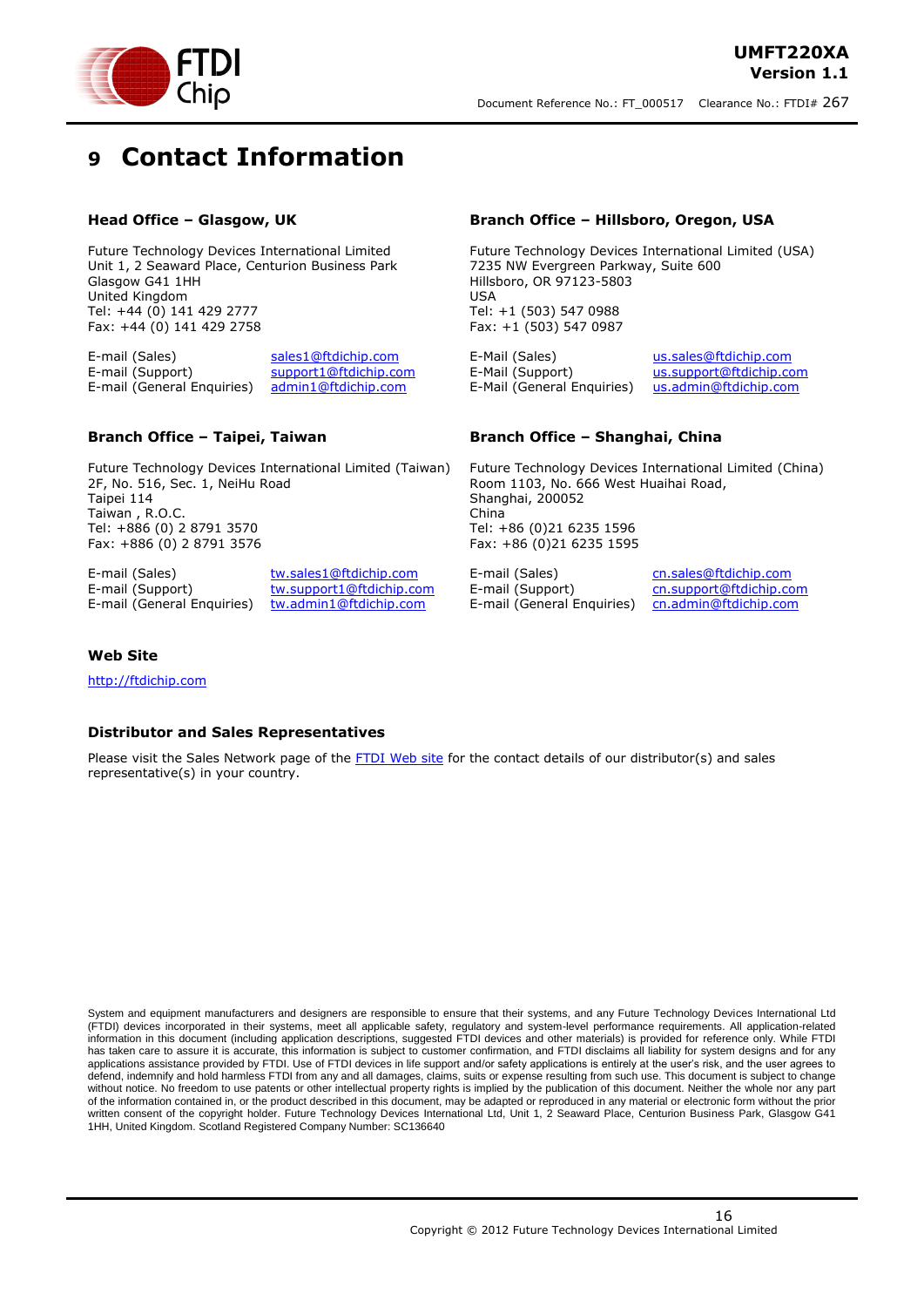

# <span id="page-16-0"></span>**Appendix A - List of Figures and Tables**

| <b>List of Figures</b> |  |
|------------------------|--|
|                        |  |
|                        |  |
|                        |  |
|                        |  |
|                        |  |
|                        |  |
|                        |  |
|                        |  |

#### **List of Tables**